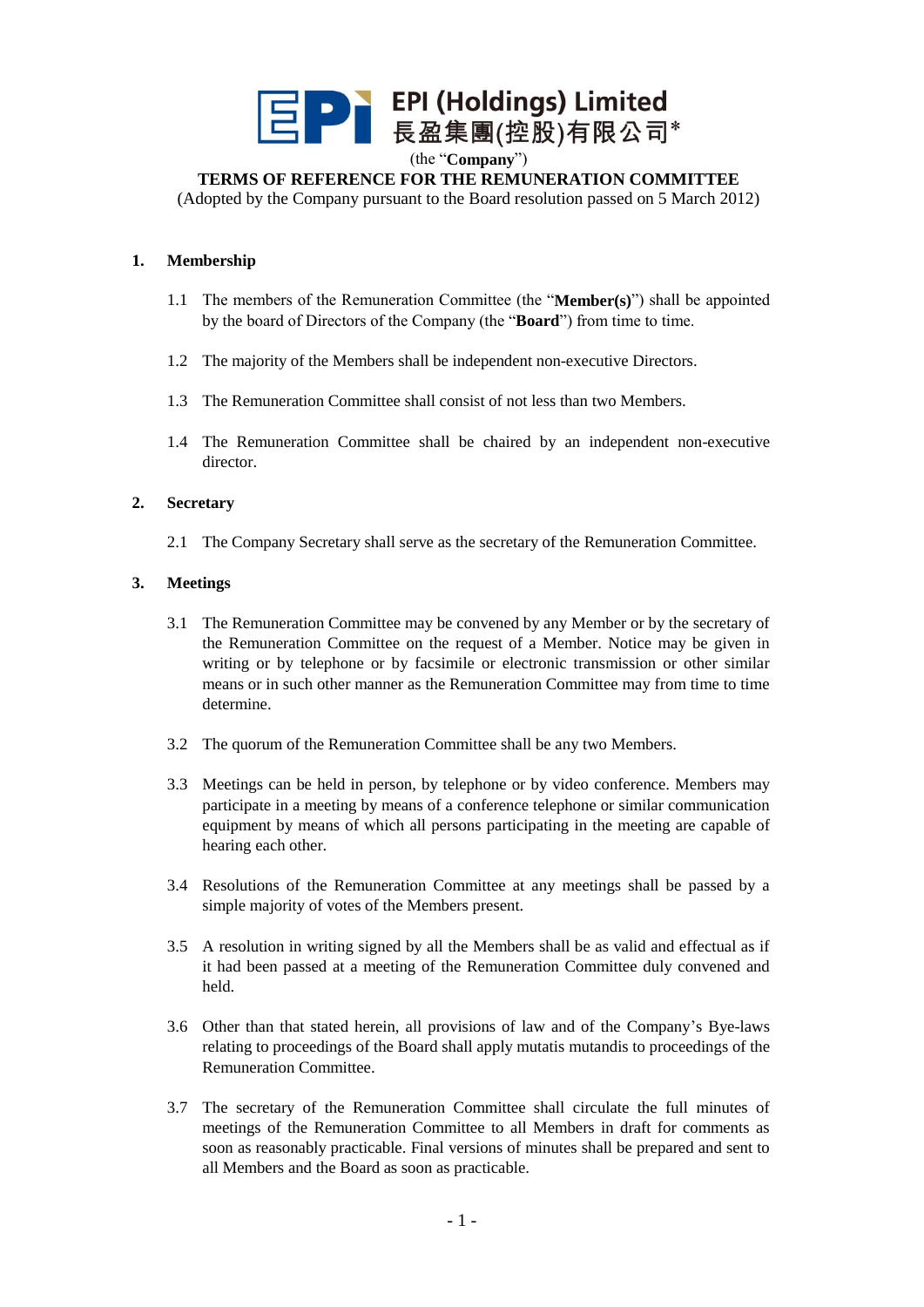#### **4. Attendance at meetings**

- 4.1 At the invitation of the Remuneration Committee, other members of the Board and any other persons may be invited to attend all or part of any meetings.
- 4.2 Only Members are entitled to vote at the meetings.

# **5. Authority**

- 5.1 The Remuneration Committee is authorised by the Board to seek any remuneration related information it requires from senior management of the Company in order to perform its duties.
- 5.2 The Remuneration Committee is authorised by the Board to obtain independent legal or other professional advice if considered necessary to perform its duties at the expense of the Company.
- 5.3 The Remuneration Committee shall be provided with sufficient resources to perform its duties.

## **6. Responsibility and Powers**

The Remuneration Committee shall have the following responsibilities and powers:

- 6.1 to make recommendations to the Board on the Company's policy and structure for all Directors' and senior management remuneration and on the establishment of a formal and transparent procedure for developing remuneration policy;
- 6.2 to review and approve the management's remuneration proposals with reference to the Board's corporate goals and objectives;
- 6.3 to determine, with delegated responsibility, the remuneration packages of individual executive directors and senior management; or to make recommendations to the board on the remuneration packages of individual executive directors and senior management. This should include benefits in kind, pension rights and compensation payments, including any compensation payable for loss or termination of their office or appointment;
- 6.4 to make recommendations to the Board on the remuneration of non-executive directors:
- 6.5 to consider salaries paid by comparative companies, time commitment and responsibilities and employment conditions elsewhere in the group;
- 6.6 to review and approve compensation payable to executive Directors and senior management for any loss or termination of office or appointment to ensure that it is consistent with contractual terms and is otherwise fair and not excessive;
- 6.7 to review and approve compensation arrangements relating to dismissal or removal of Directors for misconduct to ensure that they are consistent with contractual terms and are otherwise reasonable and appropriate;
- 6.8 to ensure that no Director or any of his associates is involved in deciding his own remuneration; and